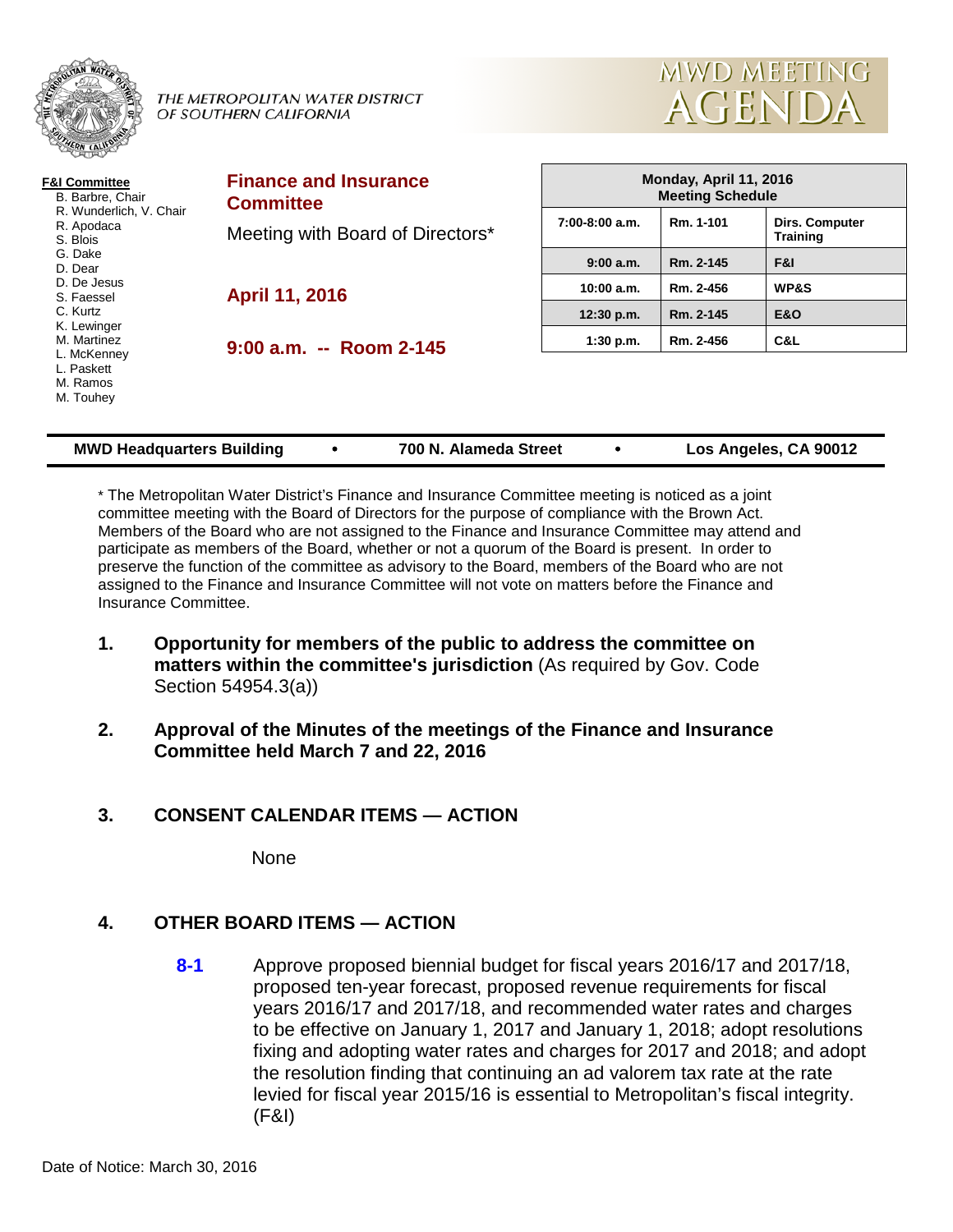#### **Recommendation:**

**Option #1:**

**Adopt the CEQA determination that the proposed action is not defined as a project under CEQA and is not subject to CEQA, and** 

- **a. Approve the FY 2016/17 and FY 2017/18 biennial budget;**
- **b. Appropriate \$2,431.4 million for Metropolitan O&M and operating equipment, power costs on the Colorado River Aqueduct, SWP operations, maintenance, power and replacement costs and SWP capital charges; demand management programs including the local resources and conservation credits program; and costs associated with supply programs;**
- **c. Appropriate as a continuing appropriation, \$672.6 million for FY 2016/17 and FY 2017/18 debt service on Metropolitan general obligation and revenue bonds;**
- **d. Authorize the use of \$240 million in operating revenues to fund the Capital Investment Plan;**
- **e. Determine that the revenue requirements to be paid from rates and charges are \$1,575.0 million in FY 2016/17 and \$1,574.3 million in FY 2017/18;**
- **f. Approve water rates effective January 1, 2017, and January 1, 2018, as shown in Table 3, Option #1a above;**
- **g. Adopt the Resolution Fixing and Adopting Water Rates To Be Effective January 1, 2017 and 2018, in the form of Attachment 4, using the rates shown in Section 1, Option #1a in the Resolution;**
- **h. Adopt the Resolution Fixing and Adopting A Readiness-To-Serve Charge Effective January 1, 2017, in the form of Attachment 5, using the charge shown in Section 6 of the Resolution;**
- **i. Adopt the Resolution Fixing and Adopting A Capacity Charge Effective January 1, 2017, in the form of Attachment 6, using the charge shown in Section 6 of the Resolution;**
- **j. Adopt the Resolution Fixing and Adopting A Treated Water Charge Effective January 1, 2017, in the form of Attachment 7, using the charge shown under Option #1a in Section 6 of the Resolution;**
- **k. Approve the Ten-Year Financial Forecast, as shown in the Proposed Biennial Budget FY 2016/17 and FY 2017/18 in Attachment 1;**
- **l. Adopt the Resolution Finding that Continuing an Ad Valorem Property Tax Rate at the Rate Levied for FY 2015/16 is Essential to the Fiscal Integrity of the District and Suspending the Ad Valorem Tax Rate Restriction for FY 2016/17 and FY 2017/18, in the form of Attachment 8;**
- **m. Authorize establishment and use of the Exchange Agreement Set-Aside Fund as set forth in this letter; and**
- **n. Authorize use of unspent conservation funding, including extension of the Onsite Recycled Water Retrofit Program through the biennial budget period, as set forth in this letter.**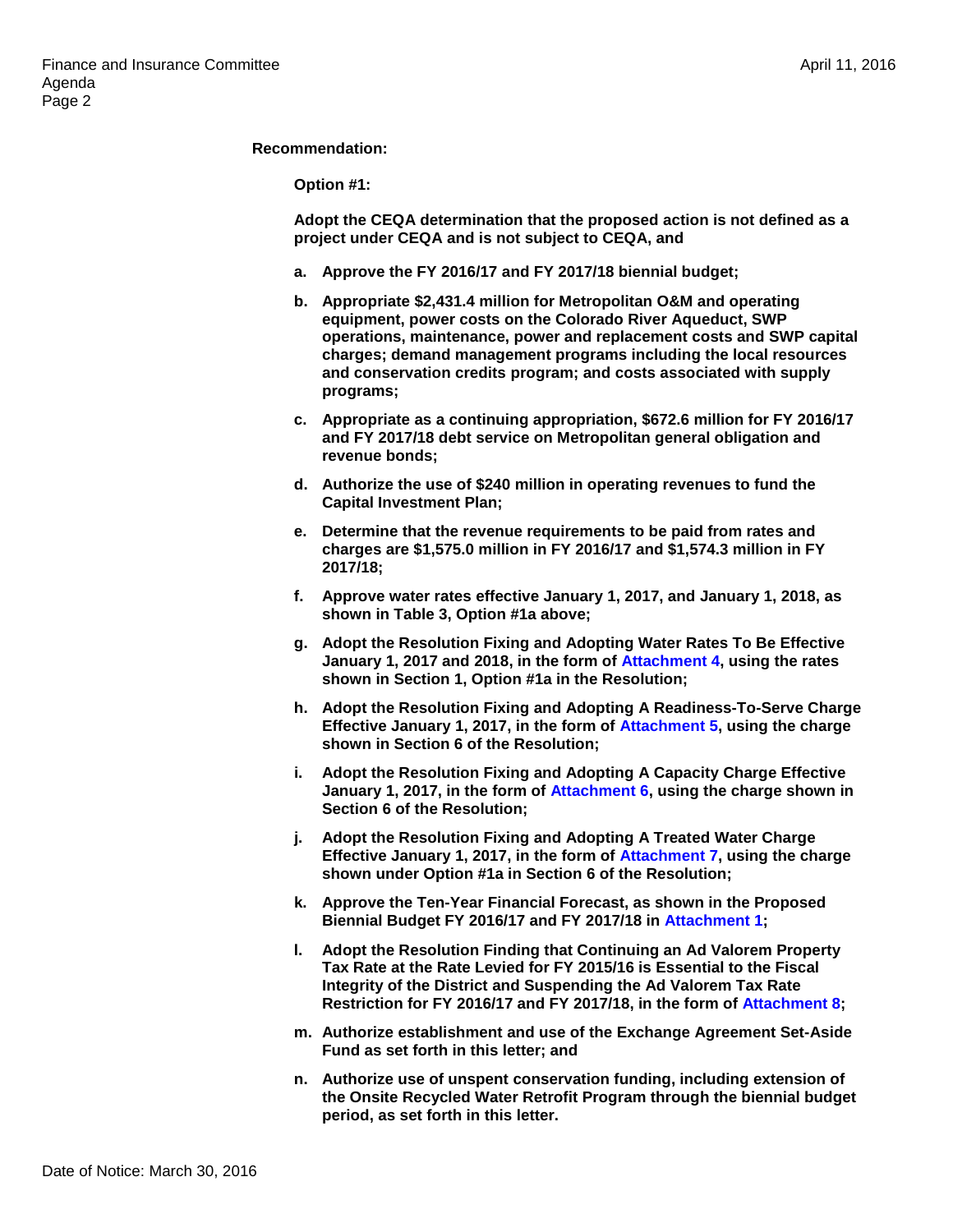**8-8** Authorize the General Manager to enter into the Extension of Service Area Agreement with the Eastern Municipal Water District and Pechanga Band of Luiseño Mission Indians; and adopt final resolution extending the service area for the 106<sup>th</sup> Fringe Area to Eastern Municipal Water District and Metropolitan. (F&I)

**Recommendation:**

**Option #1:**

**Adopt the CEQA determination that the proposed action is categorically exempt, and**

- **a. Authorize the General Manager to enter into the Extension of Service Area Agreement with Eastern Municipal Water District and Pechanga Band of Luiseño Mission Indians; and**
- **b. Adopt the resolution granting approval for the 106th Fringe Area annexation concurrently to Eastern and Metropolitan and establish Metropolitan's terms and conditions for the extension of service area agreement, conditioned upon approval by Riverside County's Local Agency Formation Commission, and upon receipt of fees of \$2,896,442.**

### **5. BOARD INFORMATION ITEMS**

**None** 

### **6. COMMITTEE ITEMS**

- a. Oral report on investment activities
- b. Quarterly Financial Report

#### **7. MANAGEMENT REPORT**

a. Chief Financial Officer's report

# **8. FOLLOW-UP ITEMS**

None

# **9. FUTURE AGENDA ITEMS**